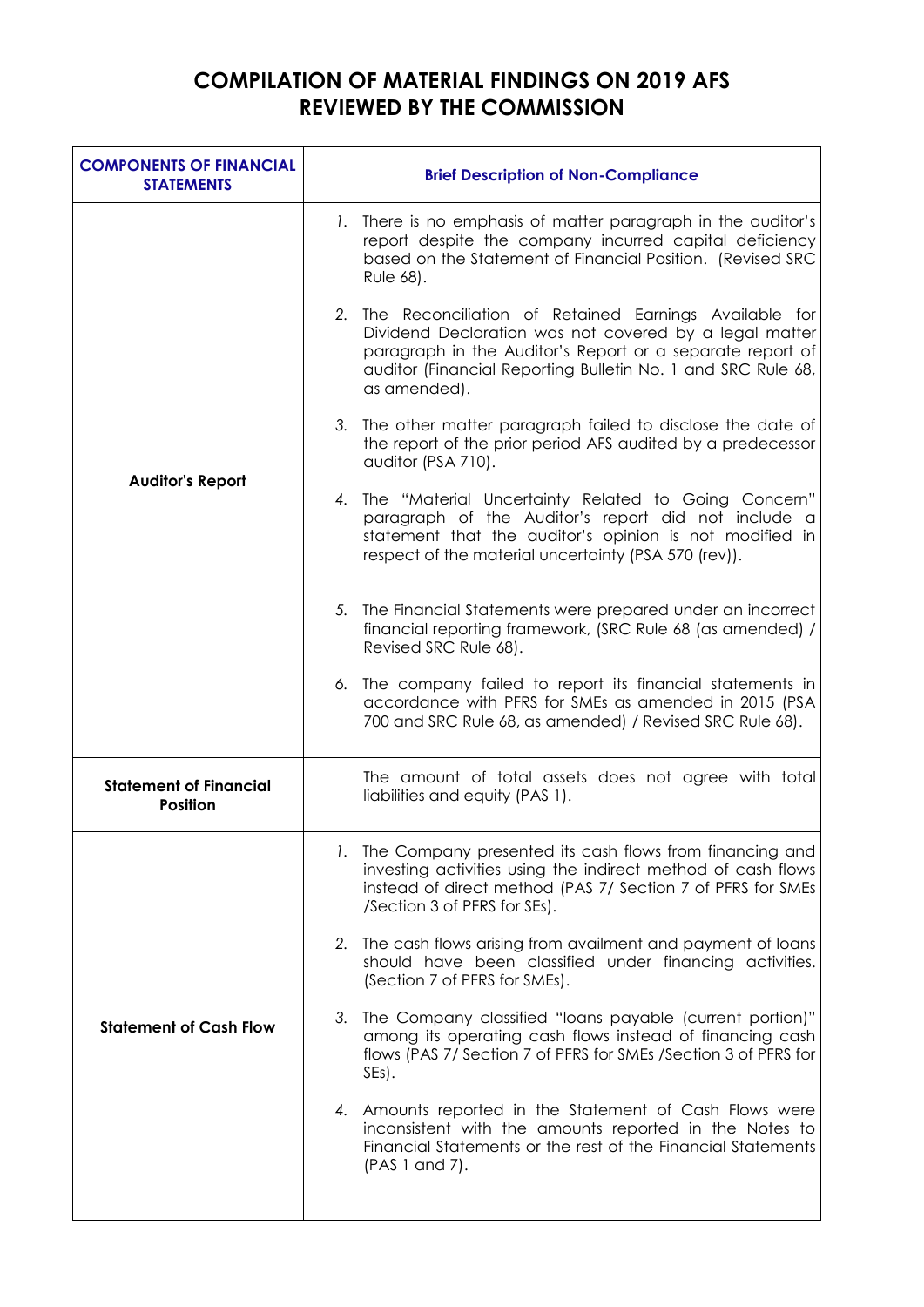| <b>COMPONENTS OF FINANCIAL</b><br><b>STATEMENTS</b>                        | <b>Brief Description of Non-Compliance</b>                                                                                                                                                                                                                                                      |
|----------------------------------------------------------------------------|-------------------------------------------------------------------------------------------------------------------------------------------------------------------------------------------------------------------------------------------------------------------------------------------------|
| <b>Supplemental Schedules</b><br>required under SRC Rule 68,<br>as amended | 1. The Supplemental Written Statement of Independent<br>Auditor failed to provide the number of stockholders owning<br>100 or more shares as of December 31, 2019 (SRC Rule 68,<br>as amended).                                                                                                 |
|                                                                            | 2. There is no Audited Reconciliation Schedule of Retained<br>Earnings for Dividend Declaration (SRC Rule 68, as<br>amended, Financial Reporting Bulletin No. 01 and 14).                                                                                                                       |
|                                                                            | 3. The schedule showing the following information is not<br>attached to the CUIFS as of September 30, 2019:<br>(i.) Gross and net proceeds as disclosed in the final<br>prospectus;<br>(ii.) Actual gross and net proceeds;<br>(iii.) Each expenditure item where the proceeds was used;<br>and |
|                                                                            | (iv.) Balance of the proceeds as of end of reporting period.<br>The same deficiency has been noted in the CUIFS as of<br>June 30, 2019 and still pending compliance up to this date.                                                                                                            |
|                                                                            | It is recommended that the required information be<br>provided in the subsequent submission of the Company's<br>financial statements                                                                                                                                                            |

| <b>Notes to Financial Statements</b> | <b>Brief Description of Non-Compliance</b>                                                                                                                                                                                                                                                                                                                                                                                                                                                                                                                                                                                                                                                                                                                                                                                                                                                                                                                                                                                                                                                                                                                                                                                                                 |
|--------------------------------------|------------------------------------------------------------------------------------------------------------------------------------------------------------------------------------------------------------------------------------------------------------------------------------------------------------------------------------------------------------------------------------------------------------------------------------------------------------------------------------------------------------------------------------------------------------------------------------------------------------------------------------------------------------------------------------------------------------------------------------------------------------------------------------------------------------------------------------------------------------------------------------------------------------------------------------------------------------------------------------------------------------------------------------------------------------------------------------------------------------------------------------------------------------------------------------------------------------------------------------------------------------|
| Corporate Information                | 1. The company failed to provide a discussion of the reason<br>for its capital deficiency and concrete plan to address the<br>same (SRC Rule 68, as amended & PAS 1).<br>2. A note disclosure of the AFS indicates that the Company<br>has an Investment in Subsidiary. Therefore, the company<br>should have prepared consolidated financial statements or<br>provided the following disclosure:<br>(a) The fact the financial statements are separate financial<br>statements;<br>(b) The exemption from consolidation has been used; and<br>(c) The name and country of corporation or residence of<br>the entity whose consolidated financial statements that<br>comply with PFRS have been produced for public use;<br>(d) The address where those consolidated financial<br>statements are obtainable (PAS 27).<br>3. The notes to the financial statements failed to disclose the<br>following information in connection with its subsidiaries:<br>(a) the composition of the group; and<br>(b) the interest that non-controlling interests have in the<br>group's activities and cash flows (paragraph 12); and<br>(c) the nature and extent of significant restrictions on its<br>ability to access or use assets, and settle liabilities, of the |
|                                      | group (paragraph 13).                                                                                                                                                                                                                                                                                                                                                                                                                                                                                                                                                                                                                                                                                                                                                                                                                                                                                                                                                                                                                                                                                                                                                                                                                                      |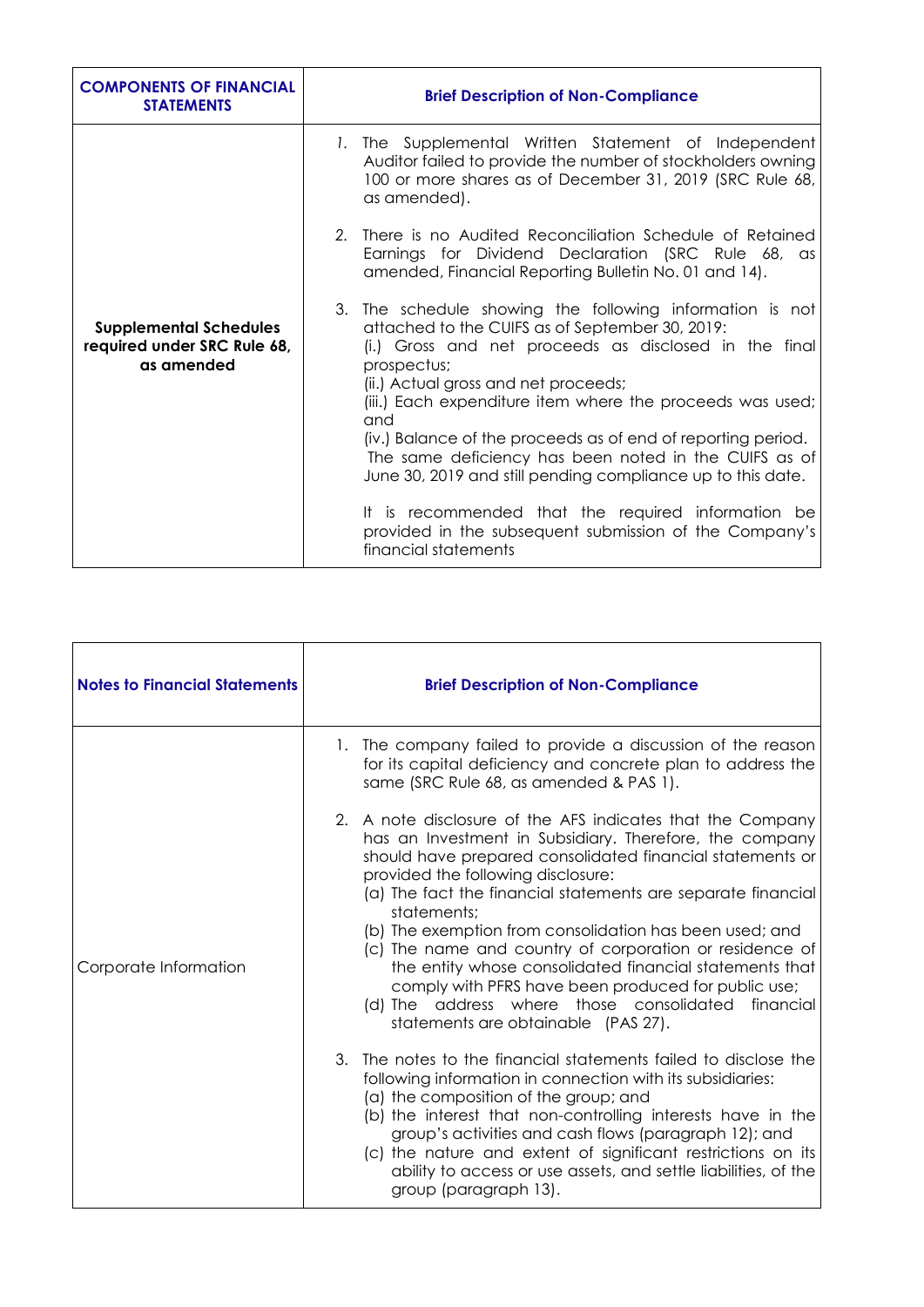| <b>Notes to Financial Statements</b> | <b>Brief Description of Non-Compliance</b>                                                                                                                                                                                                                                                                                                                                                                                                                                                                                                                                                                                                                                                         |
|--------------------------------------|----------------------------------------------------------------------------------------------------------------------------------------------------------------------------------------------------------------------------------------------------------------------------------------------------------------------------------------------------------------------------------------------------------------------------------------------------------------------------------------------------------------------------------------------------------------------------------------------------------------------------------------------------------------------------------------------------|
| <b>Basis of Preparation of FS</b>    | 1. The company incorrectly adopted PFRS. Considering the<br>asset and liability size of the company, it should have<br>adopted PFRS for SMEs. (Sec. 8 of PFRS for SMEs & SRC Rule<br>68, as amended).                                                                                                                                                                                                                                                                                                                                                                                                                                                                                              |
|                                      | The Auditor's Report states that the FY 2019 AFS was<br>2.<br>prepared "in accordance with Philippine<br>Financial<br>Reporting Standards (PFRS)". Considering that the total<br>assets and liabilities of the FY 2019 and 2018 did not<br>breached the threshold criteria, the accounting framework<br>adopted by the Company should be PFRS for SMEs (Revised<br>SRC Rule 68).                                                                                                                                                                                                                                                                                                                   |
|                                      | 1. Incomplete accounting policy on "Cash", i.e., initial and<br>subsequent measurement (PFRS 9/Section 11 of PFRS for<br>SMEs/ Section 6 of PFRS for SEs).                                                                                                                                                                                                                                                                                                                                                                                                                                                                                                                                         |
| Cash and Cash Equivalents            | 2. The accounting policy of Cash and Cash equivalents<br>indicates that these are carried in the statements of<br>financial position at face amount or at nominal amount. This<br>is not in accordance with PFRS 9 which requires to be<br>measured at amortized cost.                                                                                                                                                                                                                                                                                                                                                                                                                             |
| Receivables                          | 1. Incomplete accounting policy on "Trade and other<br>receivables", i.e.,<br>initial recognition,<br>subsequent<br>measurement and derecognition policy (PFRS 9/ Section 11<br>of PFRS for SMEs /Section 6 of PFRS for SEs).                                                                                                                                                                                                                                                                                                                                                                                                                                                                      |
|                                      | 2. Note on accounting policy states that "Trade Receivables"<br>are "subsequently measured at amortized cost using the<br>effective interest method". This is not in accordance with<br>Section 11.14.a of PFRS for SMEs which prescribed that<br>"debt instruments that are classified as current assets or<br>current liabilities shall be measured at the undiscounted<br>amount of the cash or other consideration expected to be<br>paid or received".                                                                                                                                                                                                                                        |
|                                      | 3. Incomplete disclosure on "Loans Receivable", i.e., terms i.e.,<br>interest rates; and write-off policy, including the indicators<br>that there is no reasonable expectation of recovery and<br>information about the policy for financial assets that are<br>written-off but are still subject to enforcement activity (PFRS<br>7).                                                                                                                                                                                                                                                                                                                                                             |
|                                      | 4. Considering the nature of the Company, it is highly unlikely<br>that there was no allowance for uncollectible accounts<br>recognized relating to its "Loans and receivables".<br>Paragraph 5.5.17 states that an entity shall measure<br>expected credit losses of a financial instrument in a way<br>that reflects: a) an unbiased and probability-weighted<br>amount that is determined by evaluating a range of<br>possible outcomes; b) the time value of money; and c)<br>reasonable and supportable information that is available<br>without undue cost or effort at the reporting date about<br>past events, current conditions and forecasts of future<br>economic conditions (PFRS 9). |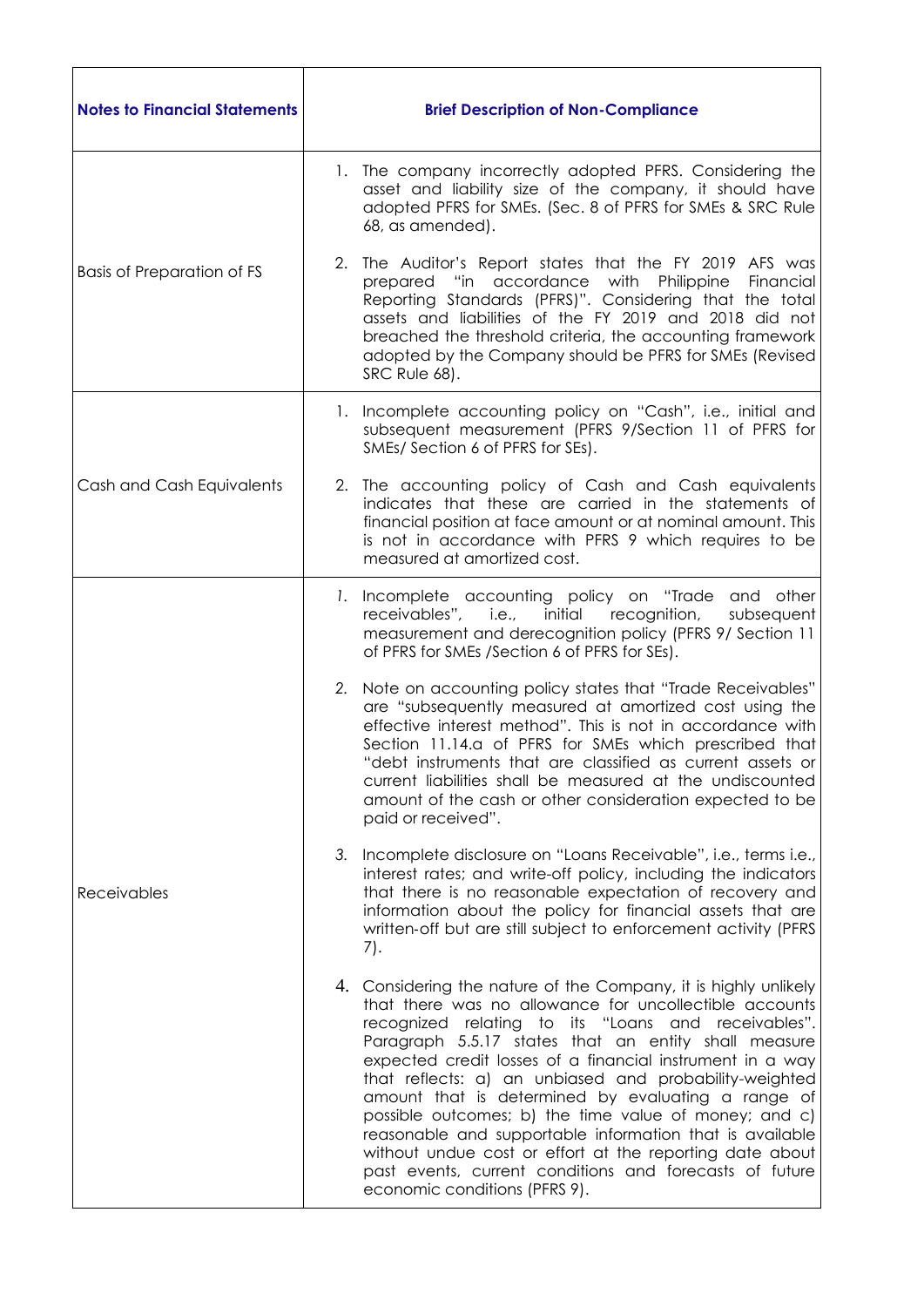| <b>Notes to Financial Statements</b> | <b>Brief Description of Non-Compliance</b>                                                                                                                                                                                                                                                                                                                                                                                                                                                                                                                                                                                                                                                                                                                                                                                                                                                                                                                                                                                                                                                                                                                |
|--------------------------------------|-----------------------------------------------------------------------------------------------------------------------------------------------------------------------------------------------------------------------------------------------------------------------------------------------------------------------------------------------------------------------------------------------------------------------------------------------------------------------------------------------------------------------------------------------------------------------------------------------------------------------------------------------------------------------------------------------------------------------------------------------------------------------------------------------------------------------------------------------------------------------------------------------------------------------------------------------------------------------------------------------------------------------------------------------------------------------------------------------------------------------------------------------------------|
|                                      | 1. The company continues to classify its financial instruments<br>under the categories provided by PAS 39 which has already<br>been superseded (PFRS 9).                                                                                                                                                                                                                                                                                                                                                                                                                                                                                                                                                                                                                                                                                                                                                                                                                                                                                                                                                                                                  |
| <b>Financial Instruments</b>         | The Company's accounting policies on classification and<br>2.<br>measurement of financial assets and liabilities, and<br>impairment of financial assets are not in accordance with<br>PFRS 9. The same deficiency has been noted in the CUIFS as<br>of June 30, 2019 which the Company undertook to address<br>in its subsequent submission of CUIFS.                                                                                                                                                                                                                                                                                                                                                                                                                                                                                                                                                                                                                                                                                                                                                                                                     |
|                                      | 1. There is no accounting policy on "Inventory" (PAS 2/ Section<br>13 of PFRS for SMEs).                                                                                                                                                                                                                                                                                                                                                                                                                                                                                                                                                                                                                                                                                                                                                                                                                                                                                                                                                                                                                                                                  |
| Inventories                          | 2. Incomplete disclosure on "Inventory", i.e., the carrying<br>amount of inventories carried at fair value less costs to sell,<br>the cost formula used, the carrying amount in classifications<br>of inventory appropriate to the entity, and the amount of<br>inventories recognized as an expense during the period<br>(PAS 2/ Section 13 of PFRS for SMEs).                                                                                                                                                                                                                                                                                                                                                                                                                                                                                                                                                                                                                                                                                                                                                                                           |
|                                      | There is a failure to disclose the amount of the inventories at<br>3.<br>lower of cost and net realizable value (PAS 2).                                                                                                                                                                                                                                                                                                                                                                                                                                                                                                                                                                                                                                                                                                                                                                                                                                                                                                                                                                                                                                  |
| <b>Financial Assets/Investments</b>  | 1. Note on accounting policy of "Trade Receivables and<br>Advances to Related Parties" states that "an allowance for<br>impairment of receivables are established when there is an<br>objective evidence that the Company will not be able to<br>collect all amounts due" which seems to be in<br>accordance with PAS 39. This is inconsistent with the same<br>note under "Impairment" which is in accordance with PFRS<br>9 ECL.<br>2. There is no accounting policy on "Investment in Shares of<br>Stock" (PAS 1).                                                                                                                                                                                                                                                                                                                                                                                                                                                                                                                                                                                                                                     |
| Investments in Subsidiaries          | 1. The following disclosures as required under PAS 27 were not<br>disclosed in the Notes to financial statements:<br>(a) Nature of the relationship between parent and a<br>subsidiary when the parent does not own, directly or<br>indirectly through subsidiaries, more than half of the<br>voting power;<br>(b) The end of the reporting period of the financial<br>statements of a subsidiary when such<br>financial<br>statements are used to prepare consolidated financial<br>statements and as of a date or for a period that is<br>different from that of the parent's financial statements,<br>and the reason for using a different date or period;<br>(c) The nature and extent of any significant restrictions (i.e.,<br>resulting from borrowing arrangements or regulatory<br>requirements) on the ability of subsidiaries to transfer<br>funds to the parent in the form of cash dividends or to<br>repay loans or advances;<br>(d) A schedule that shows the effect of any changes in a<br>parent's ownership interest in a subsidiary that do not<br>result in a loss of control on the equity attributable to<br>owners of the parents; |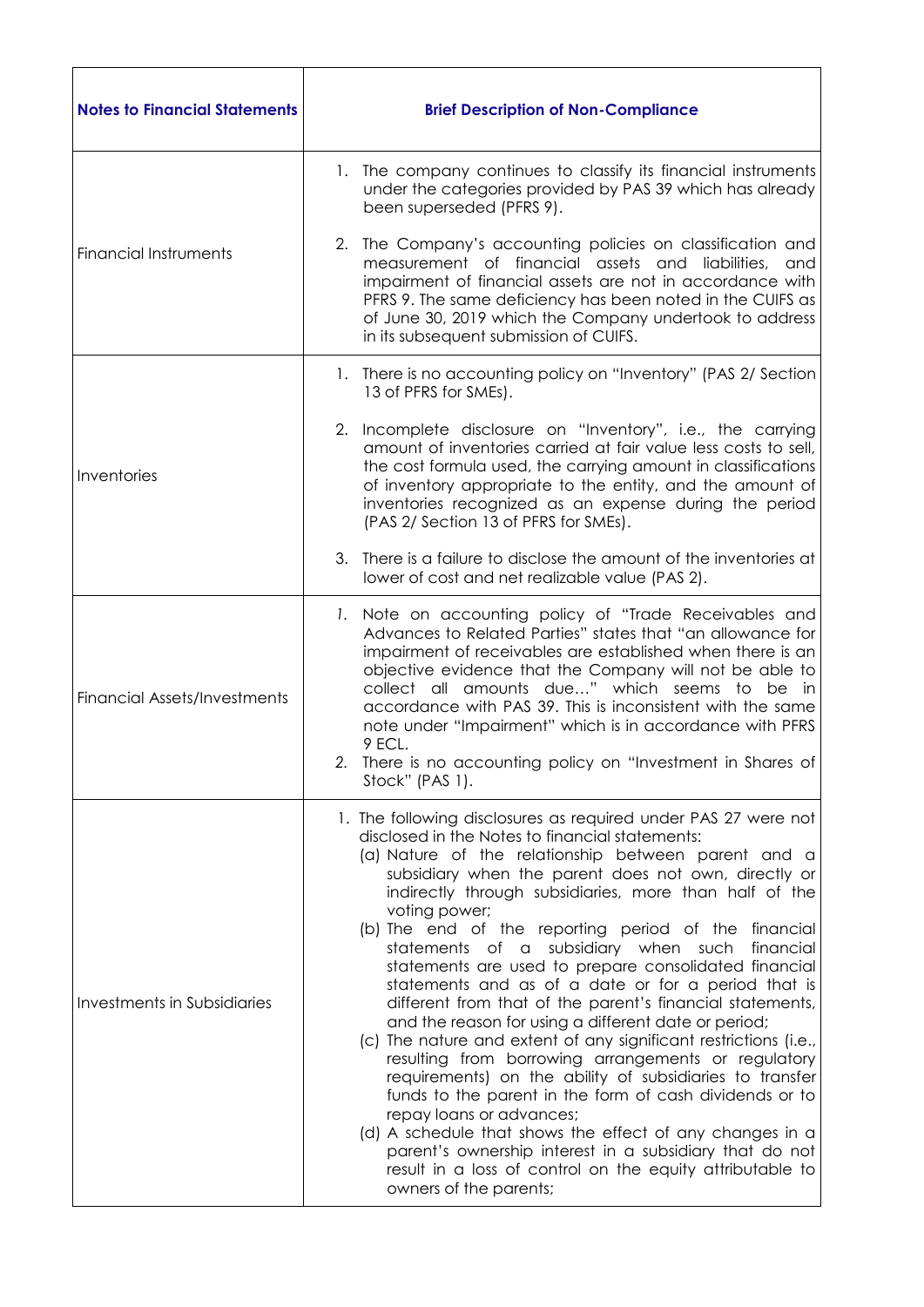| <b>Notes to Financial Statements</b> | <b>Brief Description of Non-Compliance</b>                                                                                                                                                                                                                                                                                                                                                                                                                                                                                                                                                                                                                                                                                                                                                                                                                                                                      |
|--------------------------------------|-----------------------------------------------------------------------------------------------------------------------------------------------------------------------------------------------------------------------------------------------------------------------------------------------------------------------------------------------------------------------------------------------------------------------------------------------------------------------------------------------------------------------------------------------------------------------------------------------------------------------------------------------------------------------------------------------------------------------------------------------------------------------------------------------------------------------------------------------------------------------------------------------------------------|
| <b>Investment in Associates</b>      | Incomplete disclosures on Investment in Associates, i.e., the<br>nature of the entity's relationship with associate (by, for<br>example, describing the nature of the activities of the joint<br>arrangement or associate and whether they are strategic<br>to the entity's activities), the principal place of business<br>(and country of incorporation, if applicable and different<br>from the principal place of business) of the associate, and<br>the proportion of ownership interest or participating share<br>held by the entity and, if different, the proportion of voting<br>rights held (if applicable); financial information particularly<br>on its assets (PFRS 12).                                                                                                                                                                                                                           |
|                                      | Incomplete accounting policy on "Investment Property",<br>Ι.<br>i.e., initial recognition and subsequent measurement (PAS<br>40).                                                                                                                                                                                                                                                                                                                                                                                                                                                                                                                                                                                                                                                                                                                                                                               |
| <b>Investment Property</b>           | Incomplete disclosure on "Investment Property", i.e., the<br>2.<br>extent to which the fair value of investment property (as<br>measured or disclosed in the financial statements) is based<br>on a valuation by an independent valuer who holds a<br>recognised and relevant professional qualification and has<br>recent experience in the location and category of the<br>investment property being valued. If there has been no<br>such valuation, that fact shall be disclosed, direct operating<br>expenses (including repairs and maintenance) arising from<br>investment property that generated rental income during<br>the period, the useful lives or the depreciation rates used,<br>the depreciation methods used, and a reconciliation of the<br>carrying amount of investment property at the beginning<br>and end of the period, showing the additions, disposals and<br>depreciation (PAS 40). |
|                                      | 3. Note indicates that the Company's Investment Properties<br>are subsequently measured at cost. This is not in<br>accordance with the required measurement using "cost<br>model" which requires that the same should be carried at<br>cost less any accumulated impairment losses (PAS 40 and<br>$16$ .                                                                                                                                                                                                                                                                                                                                                                                                                                                                                                                                                                                                        |
| Property and Equipment               | policy<br>"Properties<br>1. Incomplete<br>accounting<br>on<br>and<br>Equipment", i.e., initial<br>recognition<br>and subsequent<br>measurement (PAS 16/ Section 12 of PFRS for SEs/ Section 17<br>of PFRS for SMEs).                                                                                                                                                                                                                                                                                                                                                                                                                                                                                                                                                                                                                                                                                            |
|                                      | 2. Incomplete disclosure on "Property and equipment", i.e.,<br>the useful lives or the depreciation rates used; a<br>reconciliation of the carrying amount at the beginning and<br>end of the period for 2017; amounts of restrictions on title,<br>and carrying amounts of property, plant and equipment<br>pledged as security for liabilities (PAS 1/PAS 16/Section 12 of<br>PFRS for SEs/ Section 17 of PFRS for SMEs).                                                                                                                                                                                                                                                                                                                                                                                                                                                                                     |
|                                      | 3. Notes indicate that Building and Building improvements are<br>carried at revalued amount. There is a failure to provide the<br>following disclosure requirement:<br>(a) Methods and significant assumptions<br>applied<br>in<br>estimating the items of fair values;                                                                                                                                                                                                                                                                                                                                                                                                                                                                                                                                                                                                                                         |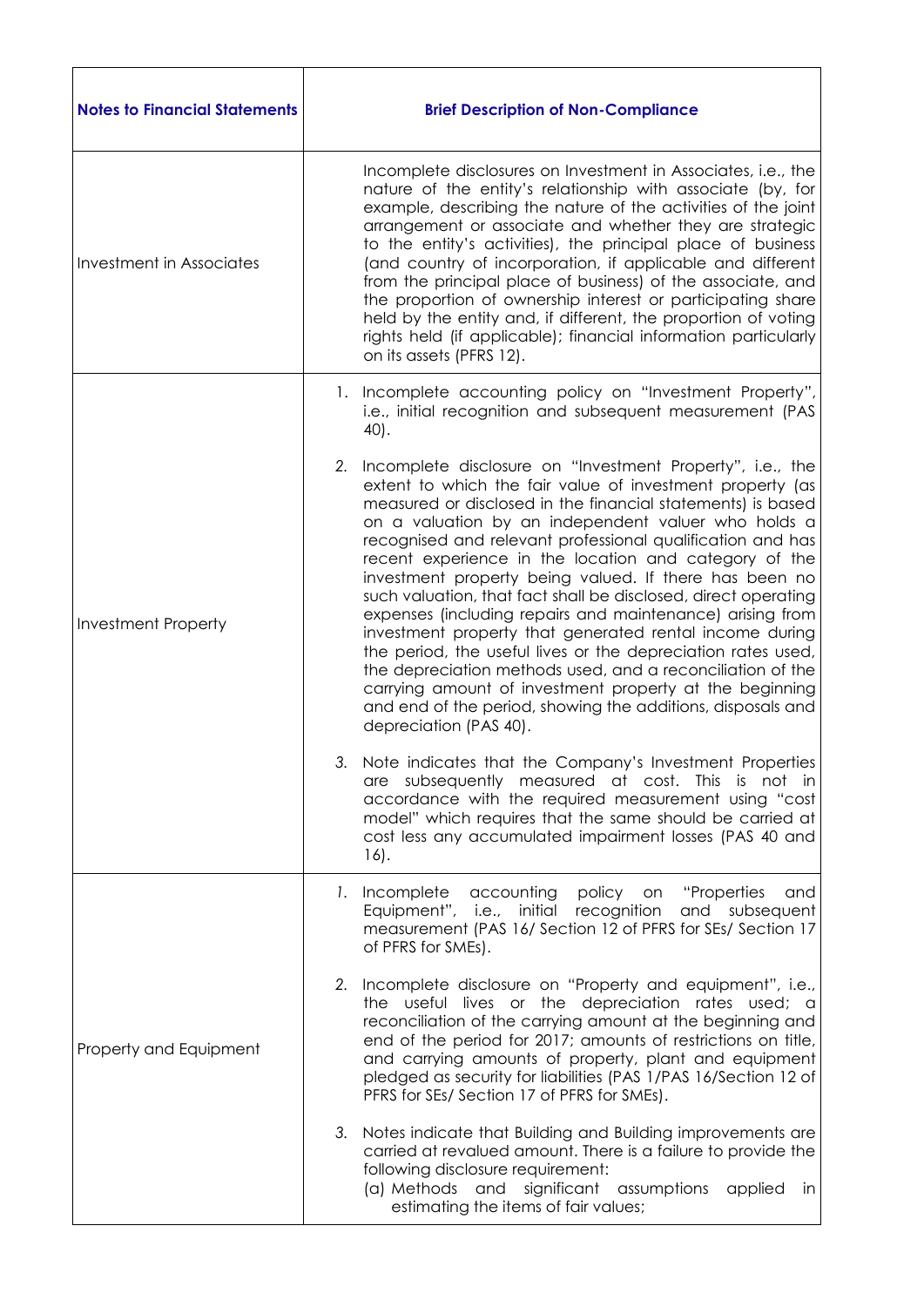| <b>Notes to Financial Statements</b> | <b>Brief Description of Non-Compliance</b>                                                                                                                                                                                                                                                                                                                                                                                                                                                                                                                                                                                                           |
|--------------------------------------|------------------------------------------------------------------------------------------------------------------------------------------------------------------------------------------------------------------------------------------------------------------------------------------------------------------------------------------------------------------------------------------------------------------------------------------------------------------------------------------------------------------------------------------------------------------------------------------------------------------------------------------------------|
|                                      | (b) The extent to which the fair values were determined<br>directly by reference to observable prices in an active<br>market or recent market transactions on arm's length<br>terms or were estimated using other valuation<br>techniques;<br>(c) The revaluation surplus, indicating the change for the<br>period and any restriction on the distribution of the<br>balance to shareholders (PAS 16).                                                                                                                                                                                                                                               |
|                                      | 4. There is no movement analysis on its Property and<br>Equipment at appraised value (PAS 16).                                                                                                                                                                                                                                                                                                                                                                                                                                                                                                                                                       |
| Intangible Assets                    | 1. Incomplete disclosure on "Intangible Asset", i.e., a<br>reconciliation of the carrying amount at the beginning and<br>end of the reporting period showing separately: (i)<br>additions; (ii) disposals; (iii) acquisitions through business<br>combinations; (iv) amortization; (v) impairment losses; and<br>(vi) other changes (Section 18 of PFRS for SMEs).                                                                                                                                                                                                                                                                                   |
|                                      | 2. Incomplete accounting policy on "Intangible property", i.e.,<br>initial recognition and subsequent measurement (Section 18<br>of PFRS for SMEs).                                                                                                                                                                                                                                                                                                                                                                                                                                                                                                  |
|                                      | 3.<br>The Company recorded pre-operating expenses among its<br>non-current assets and amortized such. This is inconsistent<br>with PAS 38 which requires pre-operating expenses to be<br>expensed outright (PAS 38).                                                                                                                                                                                                                                                                                                                                                                                                                                 |
|                                      | There is no disclosure on the basis for determining that<br>4.<br>certain intangible asset has an indefinite life (PAS 38, par.<br>$118$ .                                                                                                                                                                                                                                                                                                                                                                                                                                                                                                           |
| Liabilities                          | 1. A note disclosure states that trade and other receivables<br>"are recognized initially at the transaction price".<br>However, another note disclosure states that "financial<br>liabilities are initially measured at fair value". Please note<br>that Section 11.2 of PFRS for SMEs states that "an entity shall<br>choose to apply either: (a) the requirements of both<br>Sections 11 and 12 in full; or (b) the recognition and<br>measurement requirements of PAS 39 Financial Instruments:<br>Recognition and Measurement1 and the<br>disclosure<br>requirements of Sections 11 and 12 to account for all of its<br>financial instruments". |
|                                      | 2. Incomplete disclosure on "Loans Payable", i.e., maturity<br>date, interest rates, terms and conditions, covenants and<br>warranties (PFRS 7/ Section 6 of PFRS for SEs/ Section 11 of<br>PFRS for SMEs).                                                                                                                                                                                                                                                                                                                                                                                                                                          |
|                                      | 3. Incomplete disclosure on "Deposits for future shares<br>subscription", i.e., the nature of consideration received; the<br>date of the presentation for filing to the Commission; the<br>date of the Commission's approval; information about the<br>increase in the authorized capital stock (i.e., old and new<br>authorized capital stock, number of shares, par value per<br>share.) (FRB 6).                                                                                                                                                                                                                                                  |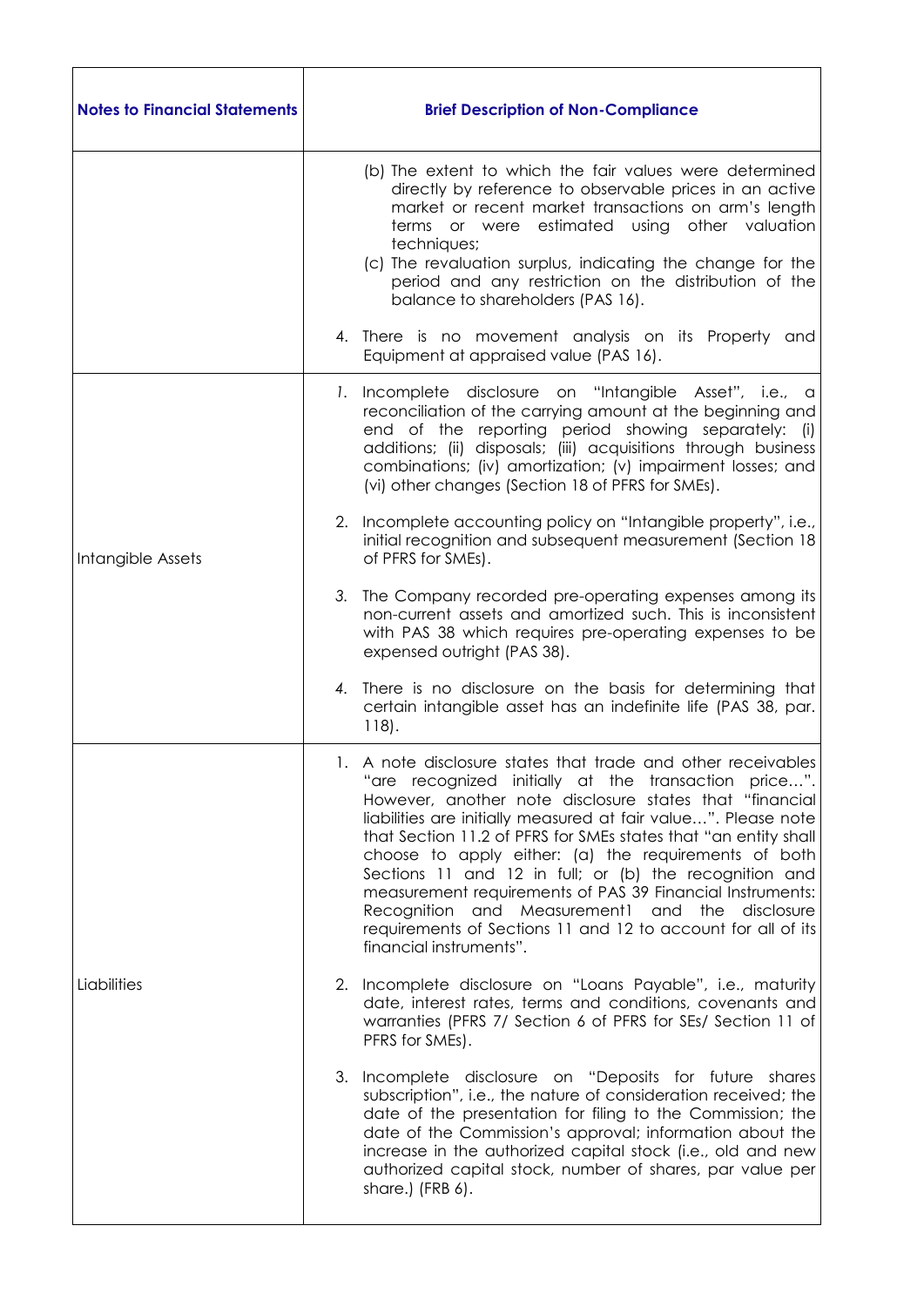| <b>Notes to Financial Statements</b> | <b>Brief Description of Non-Compliance</b>                                                                                                                                                                                                                                                                                                                                                                                                                                                                                                                                                                                                                                                                                                                                                                                                                |
|--------------------------------------|-----------------------------------------------------------------------------------------------------------------------------------------------------------------------------------------------------------------------------------------------------------------------------------------------------------------------------------------------------------------------------------------------------------------------------------------------------------------------------------------------------------------------------------------------------------------------------------------------------------------------------------------------------------------------------------------------------------------------------------------------------------------------------------------------------------------------------------------------------------|
|                                      | 4. Incomplete accounting policy on "Trade and other<br>payables", i.e., initial recognition; subsequent measurement<br>and derecognition policy (PFRS 9/ Section 11 of PFRS for<br>SMEs /Section 6 of PFRS for SEs).                                                                                                                                                                                                                                                                                                                                                                                                                                                                                                                                                                                                                                      |
|                                      | 5. A note disclosure showed that "Loans Payable" has no fixed<br>repayment term. Considering the foregoing, such should be<br>recognized among current liabilities since it can be implied<br>that it is payable on demand (Sections 4, 11 and 33 of PFRS<br>for SMEs).                                                                                                                                                                                                                                                                                                                                                                                                                                                                                                                                                                                   |
| Equity                               | Incomplete disclosure on "Capital Stock", i.e., the number<br>of shares authorized, the number of shares issued and fully-<br>paid, and issued but not fully paid and a reconciliation of<br>the number of shares outstanding at the beginning and at<br>the end of the period (PAS 1).                                                                                                                                                                                                                                                                                                                                                                                                                                                                                                                                                                   |
| Revenue                              | 1. Based on a note disclosure, it seems that the Company still<br>used PAS 18 on its accounting policy for "Revenue". This is<br>evidenced by revenue being measured at fair value<br>instead of the transaction price and revenue on contracts<br>being recognized using the percentage of completion<br>method instead of either the output or the input method<br>(PFRS 15).                                                                                                                                                                                                                                                                                                                                                                                                                                                                           |
|                                      | 2.<br>Incomplete disclosure on "Revenue", i.e., the qualitative<br>and quantitative information on its contracts<br>with<br>customers; the significant judgements, and changes in the<br>judgements, made in applying this Standard to those<br>contracts; and any assets recognized from the costs to<br>obtain or fulfill a contract with a customer (disaggregation<br>of the revenue from contracts with customers in<br>accordance with PFRS 15 B87-89, revenue recognized in the<br>reporting period from performance obligations satisfied (or<br>partially satisfied) in previous periods (for example, changes<br>in transaction price), the aggregate amount of the<br>transaction price allocated to the performance obligations<br>that are unsatisfied (or partially unsatisfied) as of the end of<br>the reporting period, etc.) (PFRS 15). |
|                                      | 3. There is no qualitative disclosure on the nature, timing and<br>uncertainty of revenue and cash flows arising from<br>contracts with customers (PFRS 15).                                                                                                                                                                                                                                                                                                                                                                                                                                                                                                                                                                                                                                                                                              |
|                                      | 4. A note disclosure indicates that the Revenue is measured at<br>the fair value of the consideration received or receivable<br>and represents amounts receivable for goods and services<br>provided in the normal course of business. This is not in<br>accordance PFRS 15 which requires revenue to be<br>measured at transaction price.                                                                                                                                                                                                                                                                                                                                                                                                                                                                                                                |
|                                      | 5. The Company did not disaggregate its revenue in<br>accordance with PFRS 15 (an entity shall disaggregate<br>revenue recognized from contracts with customers into<br>categories that depict how the nature, amount, timing and<br>uncertainty of revenue and cash flows are affected by<br>economic factors).                                                                                                                                                                                                                                                                                                                                                                                                                                                                                                                                          |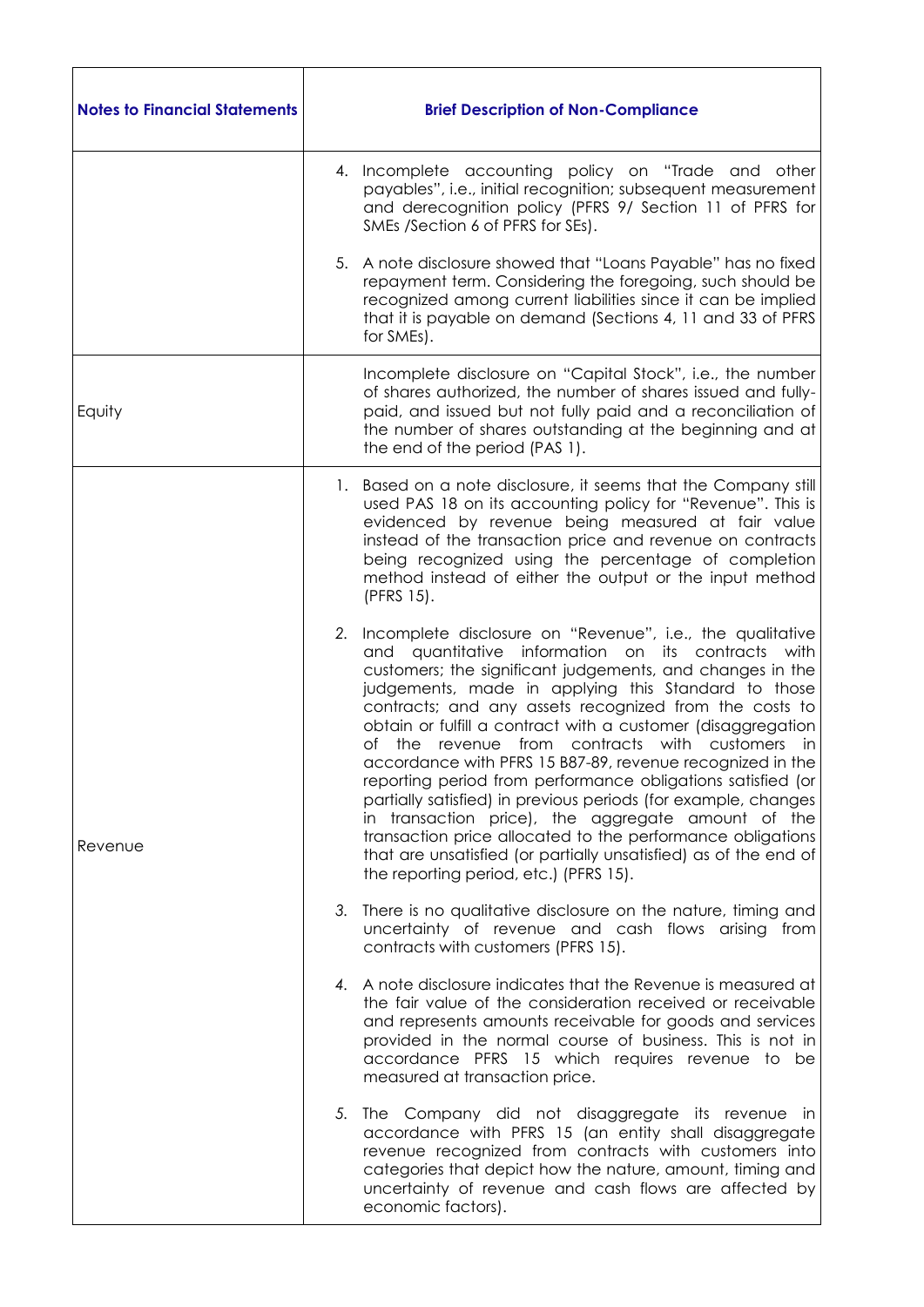| <b>Notes to Financial Statements</b>   | <b>Brief Description of Non-Compliance</b>                                                                                                                                                                                                                                                                                                                                                                                                                                                                           |
|----------------------------------------|----------------------------------------------------------------------------------------------------------------------------------------------------------------------------------------------------------------------------------------------------------------------------------------------------------------------------------------------------------------------------------------------------------------------------------------------------------------------------------------------------------------------|
|                                        | The Notes to financial statement failed to disclose whether<br>6.<br>or not the company is acting as principal or agent on its<br>contract obligations (PFRS 15).                                                                                                                                                                                                                                                                                                                                                    |
| Costs and Expenses                     | There is no explanatory notes on "Miscellaneous Expense"<br>despite materiality of the amount (Section 8 of PFRS for<br>SMEs).                                                                                                                                                                                                                                                                                                                                                                                       |
| Leases                                 | Incomplete disclosures on Finance lease, the present value<br>of future minimum lease payments at the end of the<br>reporting period for each of the following period (PAS 17):<br>(a) Not later than one year;<br>(b) Later than one year and not later than five years<br>(c) Later than five years.                                                                                                                                                                                                               |
|                                        | There is failure to disclose the nature of the related party<br>$\mathbf{L}$<br>relationship (PAS 24/Section 33 of PFRS for SMEs).                                                                                                                                                                                                                                                                                                                                                                                   |
| <b>Related Party Transactions</b>      | 2. A note disclosure showed that "Due to related party" has<br>no fixed repayment term. Considering the foregoing, such<br>should be recognized among current assets since it can be<br>implied that it is payable on demand (Sections 4, 11 and 33<br>of PFRS for SMEs).                                                                                                                                                                                                                                            |
|                                        | 3.<br>No disclosures about the name of the company's ultimate<br>controlling party, irrespective of whether there have been<br>transactions between them (PAS 24 / Section 33 of PFRS for<br>SMEs (as amended)).                                                                                                                                                                                                                                                                                                     |
|                                        | Incomplete disclosures on related party transaction, i.e.,<br>4.<br>date of maturity, whether they are secured, and the nature<br>of the consideration to be provided in settlement; details of<br>any guarantees given or received; and key management<br>personnel compensation in total and for each of the<br>following categories:<br>(a) short-term employee benefits;<br>(b) post-employment benefits;<br>(c) other long-term benefits;<br>(d) termination benefits; and<br>(e) share-based payment (PAS 24). |
| <b>Business Combinations</b>           | Incomplete disclosures on Business Combinations, i.e.,<br>accounting method used in the acquisition of its new<br>subsidiary (PAS 1 and PFRS 3).                                                                                                                                                                                                                                                                                                                                                                     |
| Retirement/Employee<br><b>Benefits</b> | 1. The Company did not recognize any retirement for its<br>employees (PAS 19).                                                                                                                                                                                                                                                                                                                                                                                                                                       |
|                                        | 2. Note 2 states that "the Company accrues retirement<br>benefits cost for all regular full-time employees based on<br>of RA 7641". Under<br>requirements<br>Philippine<br>the<br>Interpretations Committee Q&A No. 2013-03, benefits due<br>under RA 7641 are accounted as Defined Benefit Plan<br>under Section 28 of PFRS for SMEs, thus disclosure in Note 10<br>however is not compliant with the prescribed disclosures of                                                                                     |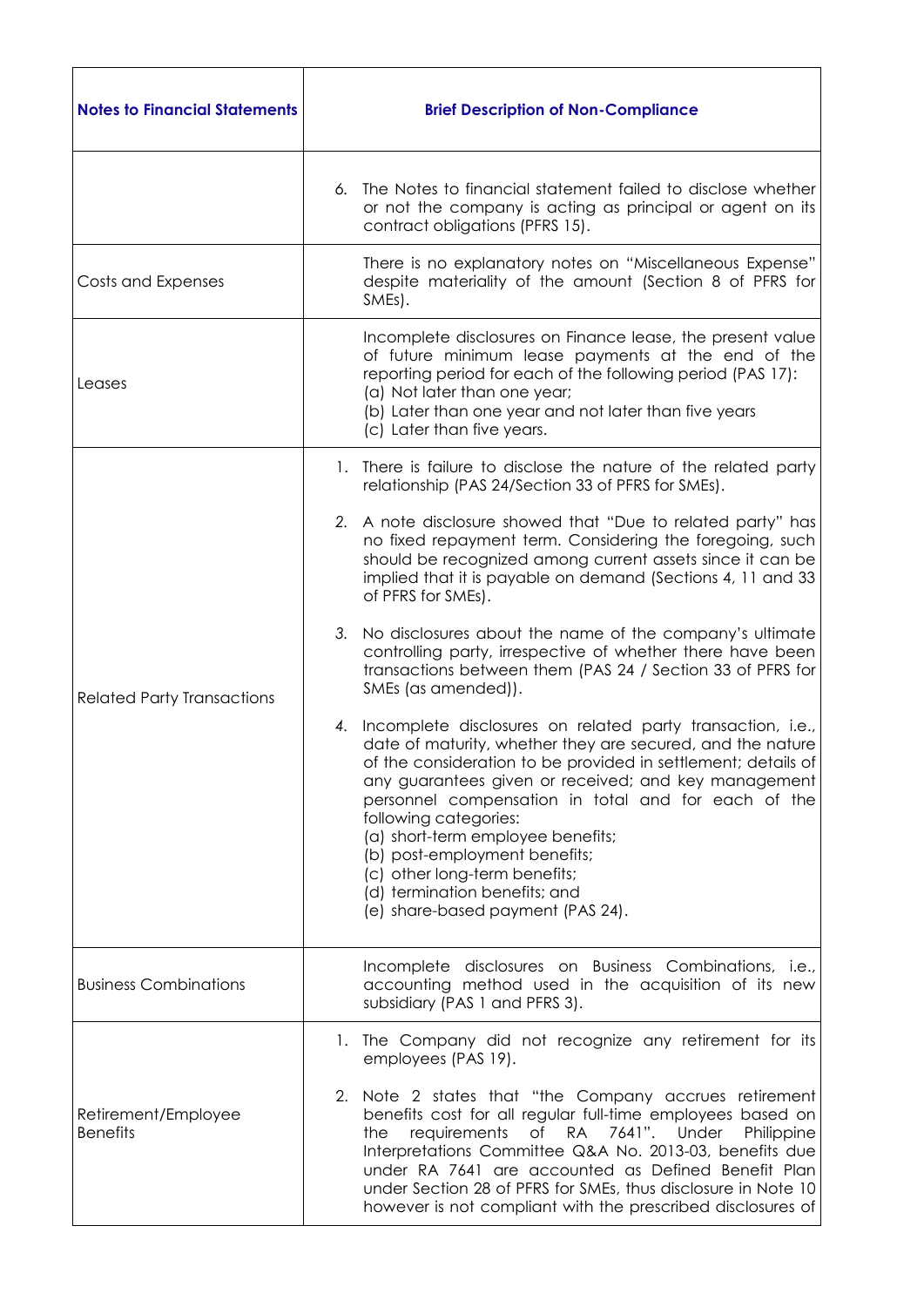| <b>Notes to Financial Statements</b> | <b>Brief Description of Non-Compliance</b>                                                                                                                                                                                                                                                                                                                                                                                                                                                                                                   |
|--------------------------------------|----------------------------------------------------------------------------------------------------------------------------------------------------------------------------------------------------------------------------------------------------------------------------------------------------------------------------------------------------------------------------------------------------------------------------------------------------------------------------------------------------------------------------------------------|
|                                      | the said plan.                                                                                                                                                                                                                                                                                                                                                                                                                                                                                                                               |
|                                      | 3.<br>Incomplete disclosure on "Retirement payable", i.e., the<br>date of the most recent comprehensive actuarial valuation<br>and, if it was not as of the reporting date, a description of<br>the adjustments that were made to measure the defined<br>benefit obligation at the reporting date (Section 28 of PFRS<br>for SMEs).                                                                                                                                                                                                          |
|                                      | The company did not disclose the reasons why using the<br>4.<br>projected unit credit method to measure its obligation and<br>cost under defined benefit plans would involve undue cost<br>or effort (Section 28 of PFRS for SMEs (as amended).                                                                                                                                                                                                                                                                                              |
|                                      | The Company failed to disclose the maturity analysis of its<br>5.<br>undiscounted benefit payments.                                                                                                                                                                                                                                                                                                                                                                                                                                          |
| Foreign<br>Currency<br>Transactions  | Incomplete disclosures on Foreign Currency Transactions,<br>i.e., the amount of exchange differences recognized in<br>profit or loss during the period (Sec. 30.25 of PFRS for SMEs).                                                                                                                                                                                                                                                                                                                                                        |
| <b>Critical Accounting Estimates</b> | There is no discussion on the recoverability of the deferred<br>tax assets (Paragraph 125 of PAS 1).                                                                                                                                                                                                                                                                                                                                                                                                                                         |
| Prior Period Adjustment              | There were no disclosures as to the nature of these prior<br>period adjustments (PAS 8).                                                                                                                                                                                                                                                                                                                                                                                                                                                     |
| Financial Risk Management            | Incomplete disclosure on "Liquidity risk", i.e., a maturity<br>1.<br>analysis for non-derivative financial liabilities (including<br>issued financial guarantee contracts) that shows the<br>remaining contractual maturities and a maturity analysis for<br>derivative financial liabilities. The maturity analysis shall<br>include the remaining contractual maturities for those<br>derivative financial liabilities for which contractual maturities<br>are essential for an understanding of the timing of the cash<br>flows (PFRS 7). |
|                                      | 2. Incomplete disclosures on credit risk, i.e., maximum amount<br>of exposure (before deducting the value of collateral),<br>description of the collateral, information about credit<br>quality of financial assets that are neither past due nor<br>impaired, and information about the credit quality of<br>financial assets whose terms have been renegotiated (PFRS)<br>$7.36$ .                                                                                                                                                         |
|                                      | 3. Incomplete disclosures on market risk, i.e., a sensitivity<br>analysis of each type of market risk to which the entity is<br>exposed, and additional information if the sensitivity analysis<br>is not representative of the entity's risk exposure (PFRS 7.40-<br>42).                                                                                                                                                                                                                                                                   |
| Fair Value Measurement               | There is no disclosure of fair value measurement of the<br>financial assets and non-financial assets through fair value<br>hierarchy (PAS 1 and PFRS 13).                                                                                                                                                                                                                                                                                                                                                                                    |